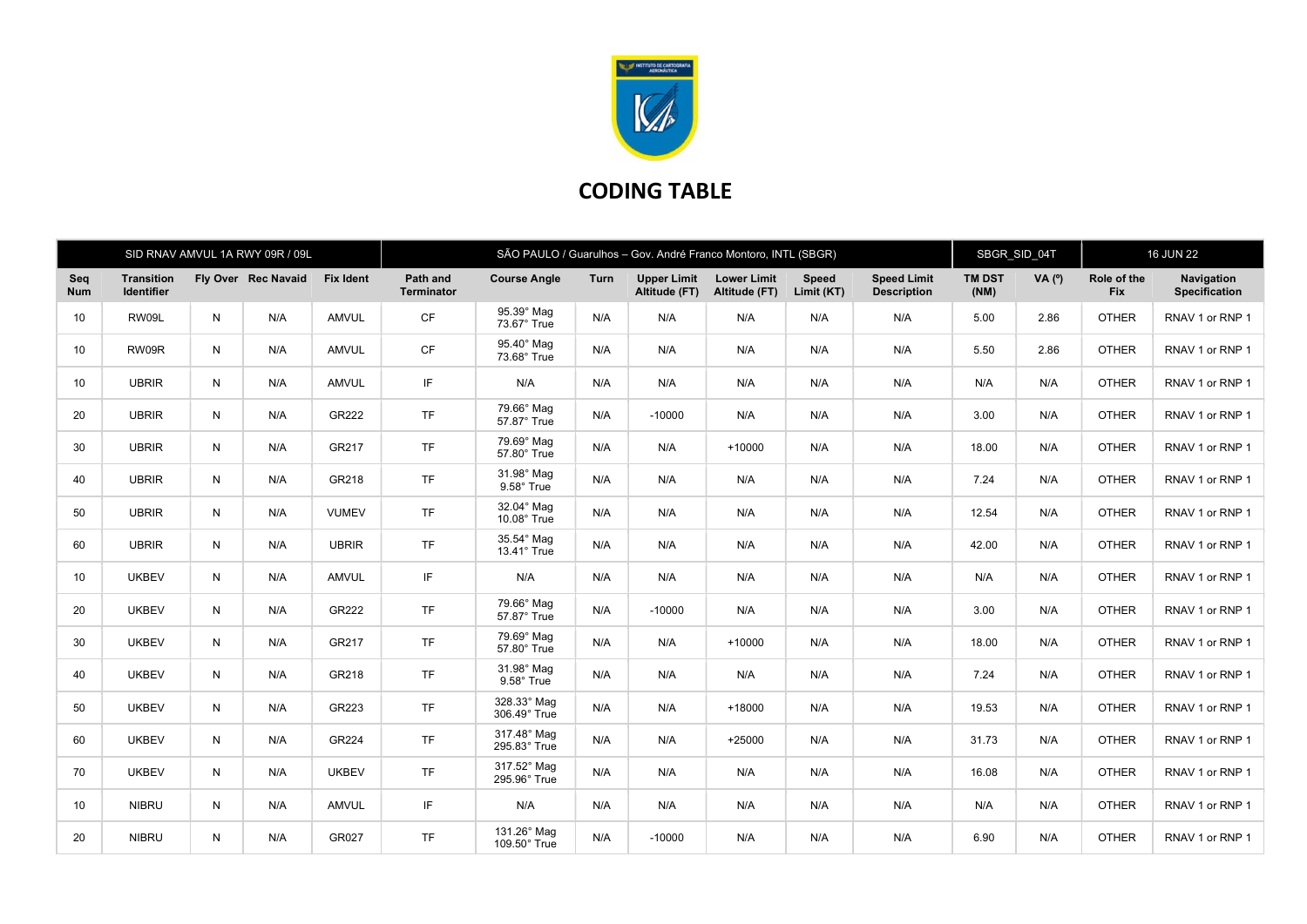| 30 | <b>NIBRU</b> | N | N/A | GR243        | <b>TF</b> | 122.45° Mag<br>100.57° True      | N/A | $-13000$ | N/A      | N/A | N/A | 17.51 | N/A | <b>OTHER</b> | RNAV 1 or RNP 1 |
|----|--------------|---|-----|--------------|-----------|----------------------------------|-----|----------|----------|-----|-----|-------|-----|--------------|-----------------|
| 40 | <b>NIBRU</b> | N | N/A | <b>NIBRU</b> | <b>TF</b> | 122.68° Mag<br>100.63° True      | N/A | N/A      | N/A      | N/A | N/A | 26.01 | N/A | <b>OTHER</b> | RNAV 1 or RNP 1 |
| 10 | <b>UREMI</b> | N | N/A | AMVUL        | IF        | N/A                              | N/A | N/A      | N/A      | N/A | N/A | N/A   | N/A | <b>OTHER</b> | RNAV 1 or RNP 1 |
| 20 | <b>UREMI</b> | N | N/A | GR027        | <b>TF</b> | 131.26° Mag<br>109.50° True      | N/A | $-10000$ | N/A      | N/A | N/A | 6.90  | N/A | <b>OTHER</b> | RNAV 1 or RNP 1 |
| 30 | <b>UREMI</b> | N | N/A | GR243        | <b>TF</b> | 122.45° Mag<br>100.57° True      | N/A | $-13000$ | N/A      | N/A | N/A | 17.51 | N/A | <b>OTHER</b> | RNAV 1 or RNP 1 |
| 40 | <b>UREMI</b> | N | N/A | <b>UREMI</b> | <b>TF</b> | 97.08° Mag<br>75.01° True        | N/A | N/A      | N/A      | N/A | N/A | 23.93 | N/A | <b>OTHER</b> | RNAV 1 or RNP 1 |
| 10 | <b>VUMEV</b> | N | N/A | AMVUL        | IF        | N/A                              | N/A | N/A      | N/A      | N/A | N/A | N/A   | N/A | <b>OTHER</b> | RNAV 1 or RNP 1 |
| 20 | <b>VUMEV</b> | N | N/A | GR222        | <b>TF</b> | 79.66° Mag<br>57.87° True        | N/A | $-10000$ | N/A      | N/A | N/A | 3.00  | N/A | <b>OTHER</b> | RNAV 1 or RNP 1 |
| 30 | <b>VUMEV</b> | N | N/A | GR217        | TF        | 79.69° Mag<br>57.80° True        | N/A | N/A      | $+10000$ | N/A | N/A | 18.00 | N/A | <b>OTHER</b> | RNAV 1 or RNP 1 |
| 40 | VUMEV        | N | N/A | GR218        | <b>TF</b> | 31.98° Mag<br>9.58° True         | N/A | N/A      | N/A      | N/A | N/A | 7.24  | N/A | <b>OTHER</b> | RNAV 1 or RNP 1 |
| 50 | <b>VUMEV</b> | N | N/A | <b>VUMEV</b> | <b>TF</b> | 32.04° Mag<br>$10.08^\circ$ True | N/A | N/A      | N/A      | N/A | N/A | 12.54 | N/A | <b>OTHER</b> | RNAV 1 or RNP 1 |